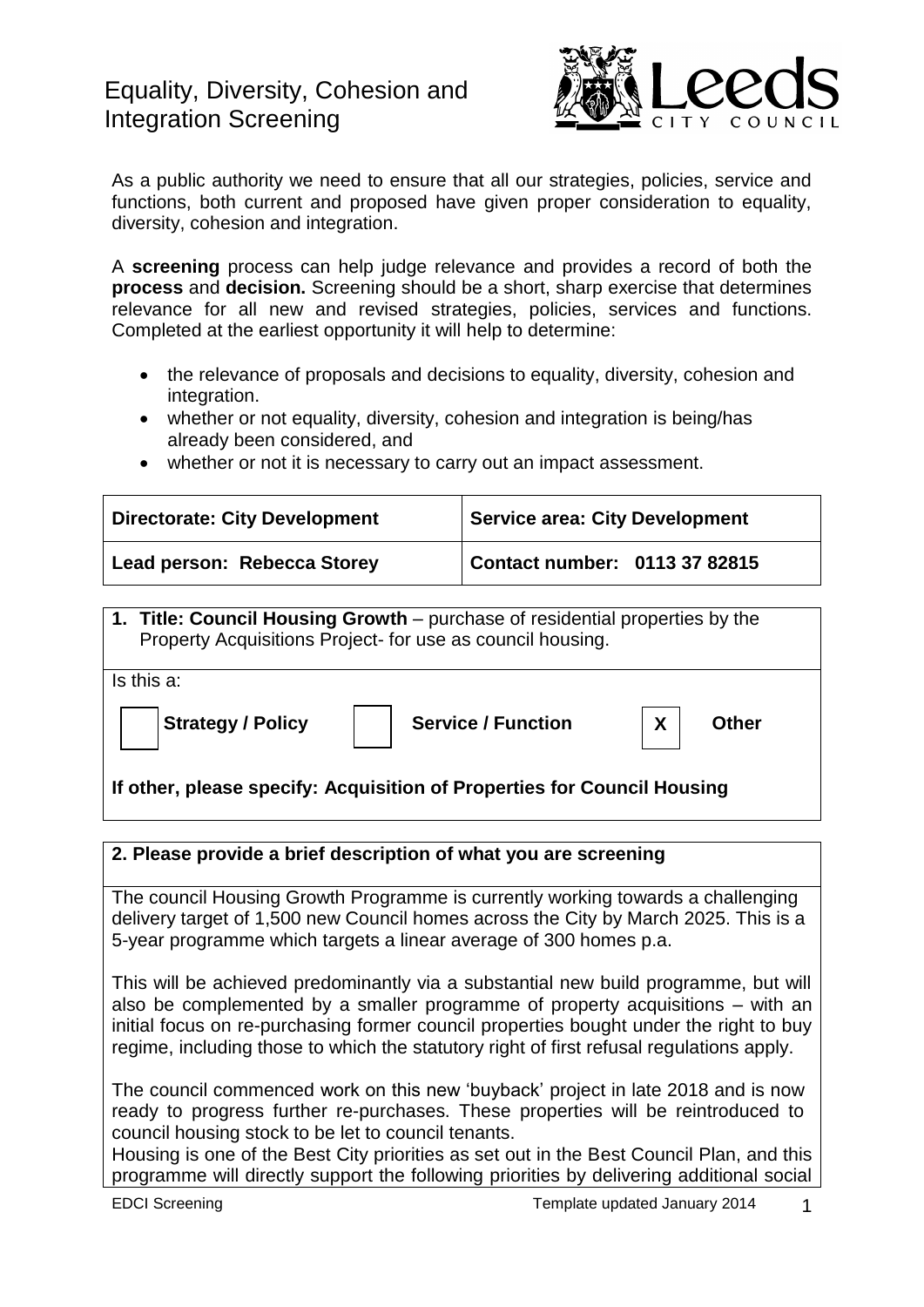housing stock:

- o Housing of the right quality, type, tenure and affordability in the right places.
- o Minimising homelessness through a greater focus on prevention.

The programme will also directly contribute to ensuring that "everyone in Leeds Live(s) in good quality, affordable homes, in clean and well cared for places" which is one of the target outcomes set out in the Best Council Plan.

## **3. Relevance to equality, diversity, cohesion and integration**

All the council's strategies/policies, services/functions affect service users, employees or the wider community – city wide or more local. These will also have a greater/lesser relevance to equality, diversity, cohesion and integration.

The following questions will help you to identify how relevant your proposals are.

When considering these questions think about age, carers, disability, gender reassignment, race, religion or belief, sex, sexual orientation. Also those areas that impact on or relate to equality: tackling poverty and improving health and well-being.

| <b>Questions</b>                                                     | <b>Yes</b> | <b>No</b> |
|----------------------------------------------------------------------|------------|-----------|
| Is there an existing or likely differential impact for the different |            | X         |
| equality characteristics?                                            |            |           |
| Have there been or likely to be any public concerns about the        |            | X         |
| policy or proposal?                                                  |            |           |
| Could the proposal affect how our services, commissioning or         |            | X         |
| procurement activities are organised, provided, located and by       |            |           |
| whom?                                                                |            |           |
| Could the proposal affect our workforce or employment                |            | X         |
| practices?                                                           |            |           |
| Does the proposal involve or will it have an impact on               |            | X         |
| Eliminating unlawful discrimination, victimisation and<br>$\bullet$  |            |           |
| harassment                                                           |            |           |
| Advancing equality of opportunity<br>$\bullet$                       |            |           |
| Fostering good relations                                             |            |           |

If you have answered **no** to the questions above please complete **sections 6 and 7**

If you have answered **yes** to any of the above and;

- Believe you have already considered the impact on equality, diversity, cohesion and integration within your proposal please go to **section 4.**
- Are not already considering the impact on equality, diversity, cohesion and integration within your proposal please go to **section 5.**

# **4. Considering the impact on equality, diversity, cohesion and integration**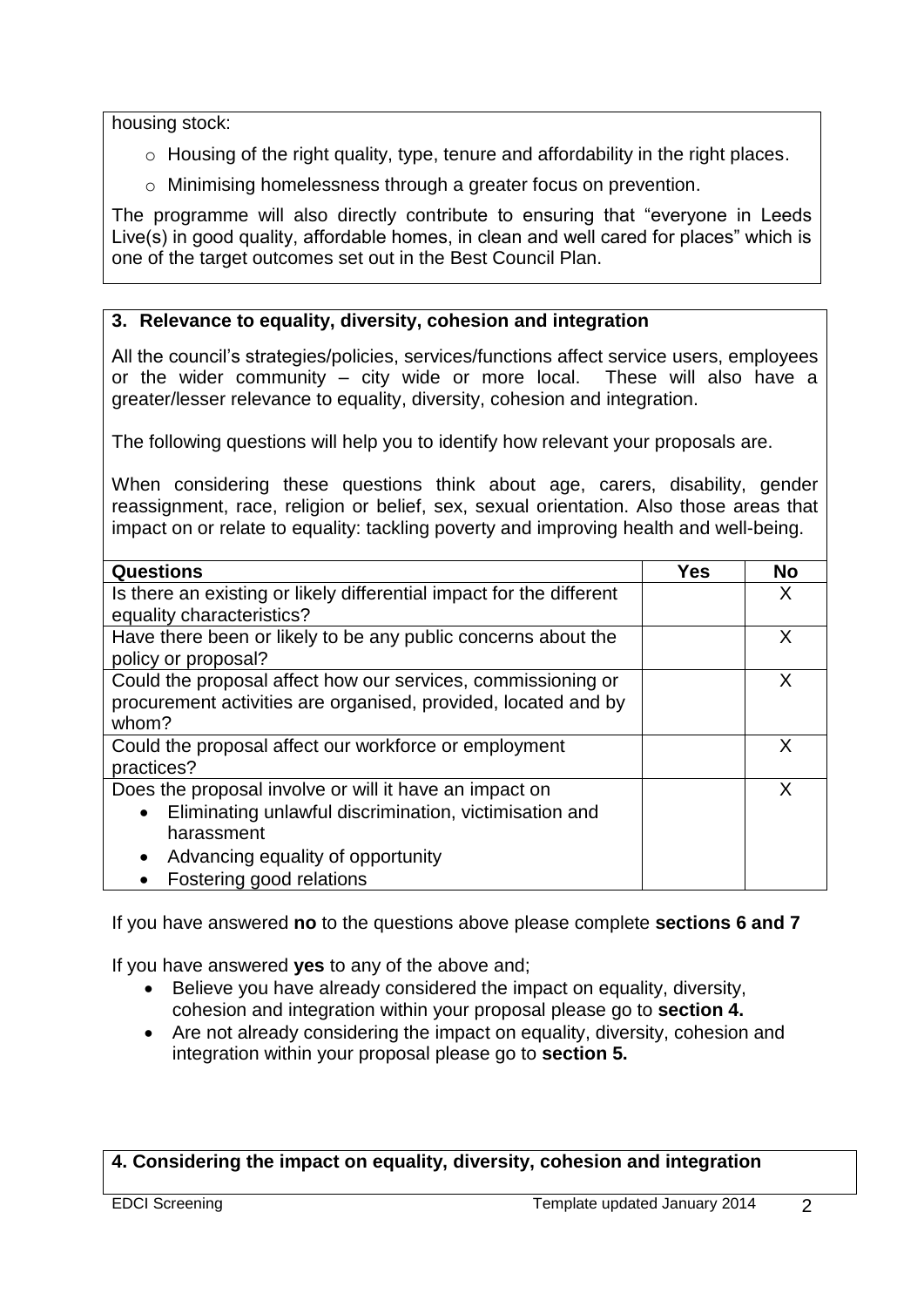If you can demonstrate you have considered how your proposals impact on equality, diversity, cohesion and integration you have carried out an impact assessment.

Please provide specific details for all three areas below (use the prompts for guidance).

#### **How have you considered equality, diversity, cohesion and integration?** (think about the scope of the proposal, who is likely to be affected, equality related information, gaps in information and plans to address, consultation and engagement activities (taken place or planned) with those likely to be affected)

## **Key findings**

(think about any potential positive and negative impact on different equality characteristics, potential to promote strong and positive relationships between groups, potential to bring groups/communities into increased contact with each other, perception that the proposal could benefit one group at the expense of another)

## **Actions**

(think about how you will promote positive impact and remove/ reduce negative impact)

| 5. If you are not already considering the impact on equality, diversity, cohesion and<br>integration you will need to carry out an impact assessment. |     |  |
|-------------------------------------------------------------------------------------------------------------------------------------------------------|-----|--|
| Date to scope and plan your impact assessment:                                                                                                        | N/A |  |
| Date to complete your impact assessment                                                                                                               | N/A |  |
| Lead person for your impact assessment<br>(Include name and job title)                                                                                | N/A |  |

| 6. Governance, ownership and approval                                        |                                          |                            |  |  |
|------------------------------------------------------------------------------|------------------------------------------|----------------------------|--|--|
| Please state here who has approved the actions and outcomes of the screening |                                          |                            |  |  |
| <b>Name</b>                                                                  | Job title                                | <b>Date</b>                |  |  |
| <b>Mark Denton</b>                                                           | <b>Head of Council Housing</b><br>Growth | 8 <sup>th</sup> April 2022 |  |  |
| Date screening completed                                                     |                                          | 8 <sup>th</sup> April 2022 |  |  |

## **7. Publishing**

Though **all** key decisions are required to give due regard to equality the council **only** publishes those related to **Executive Board**, **Full Council, Key Delegated Decisions** or a **Significant Operational Decision.**

A copy of this equality screening should be attached as an appendix to the decision making report:

- Governance Services will publish those relating to Executive Board and Full Council.
- The appropriate directorate will publish those relating to Delegated Decisions and Significant Operational Decisions.
- A copy of all other equality screenings that are not to be published should be sent to [equalityteam@leeds.gov.uk](mailto:equalityteam@leeds.gov.uk) for record.